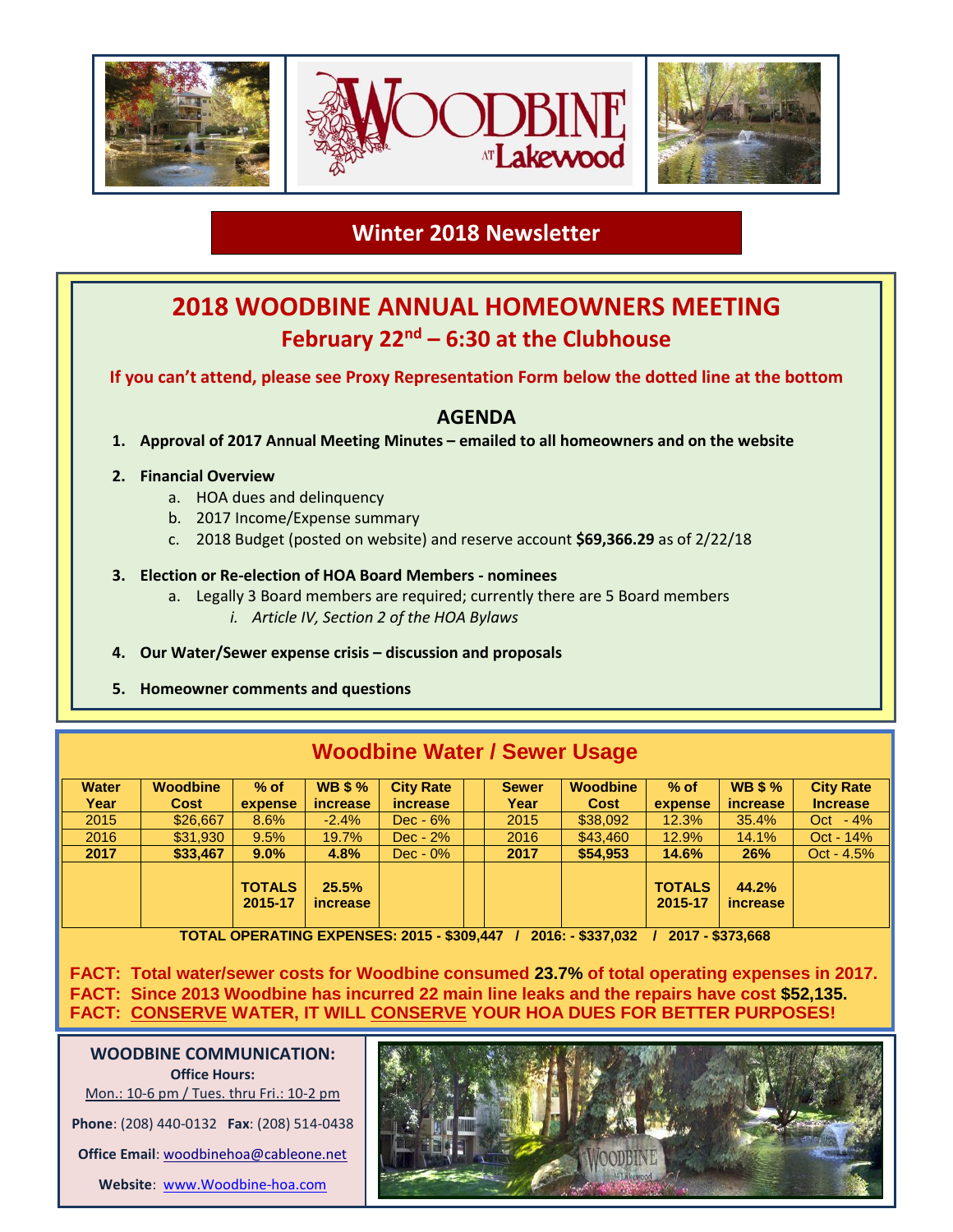

## **COLD WEATHER PRECAUTION**

 **With winter in play, we may still get some freezing weather and the problems that accompany it. If the** 

**temperature dips down into the 20's, it's a good idea to leave some of your faucets dripping just slightly to keep water lines from freezing … and avoid a costly repair!** 

# **WATER EMERGENCIES…**

**If you need to turn off your water supply quickly, you will find the shut-off valve for the bathroom below the toilet bowl; for the kitchen area it is inside the cabinet below the sink. For help, call our emergency maintenance number: 440-0443***.*



# **REMINDER…**

# **ICE MELT FOR RESIDENTS**



**Winter is now upon us (barely, so far!) please remember that in addition to routine snow and ice servicing, your property management also provides free ice melt for our residents.** 

**A large bin in front of the office contains gallon baggies filled with ice melt that homeowners can take for emergencies.**

# **WINTER SAFETY ATTENTION**

**So far, it has been a light winter and our staff has worked to keep the walkways and parking lots clear of ice and snow in a timely manner (even over Christmas!) When the next storm arrives,** 

**please let us know if you notice any areas that seem particularly treacherous that have been missed.** 



**We also spent time last fall** 

**cleaning out some of the rain gutters and sealing connections to try and reduce ice dams and dripping onto the sidewalks. Again, if you see areas of dangerous ice melting, please report them so we can attend to them as best as we can.**

## **WOODBINE CONDOMINIUMS PROPERTY INFORMATION**

## **Office Address: Property Management: Contact Information:**

Woodbine HOA **Pro Management, LLC Office Phone:** (208) 440-0132 3601 Gekeler Lane 1775 W. State Street #200 **Emergencies only**: (208) 440-0443 Boise, ID 83706 Boise, Idaho 83702 **Office Fax:** (208) 514-0438

**e-mail:** [woodbinehoa@cableone.net](mailto:woodbine@cableone.net) **HOA website**: woodbine-hoa.com

**Office Hours:** Monday 10 am – 6 pm / Tuesday through Friday 10 am - 2 pm

**Mailbox Key Information:** Main US Post Office 770 South 13th Street, Boise ID 83708 (208) 433-4351 hours: 7:30 am – 5:30 pm